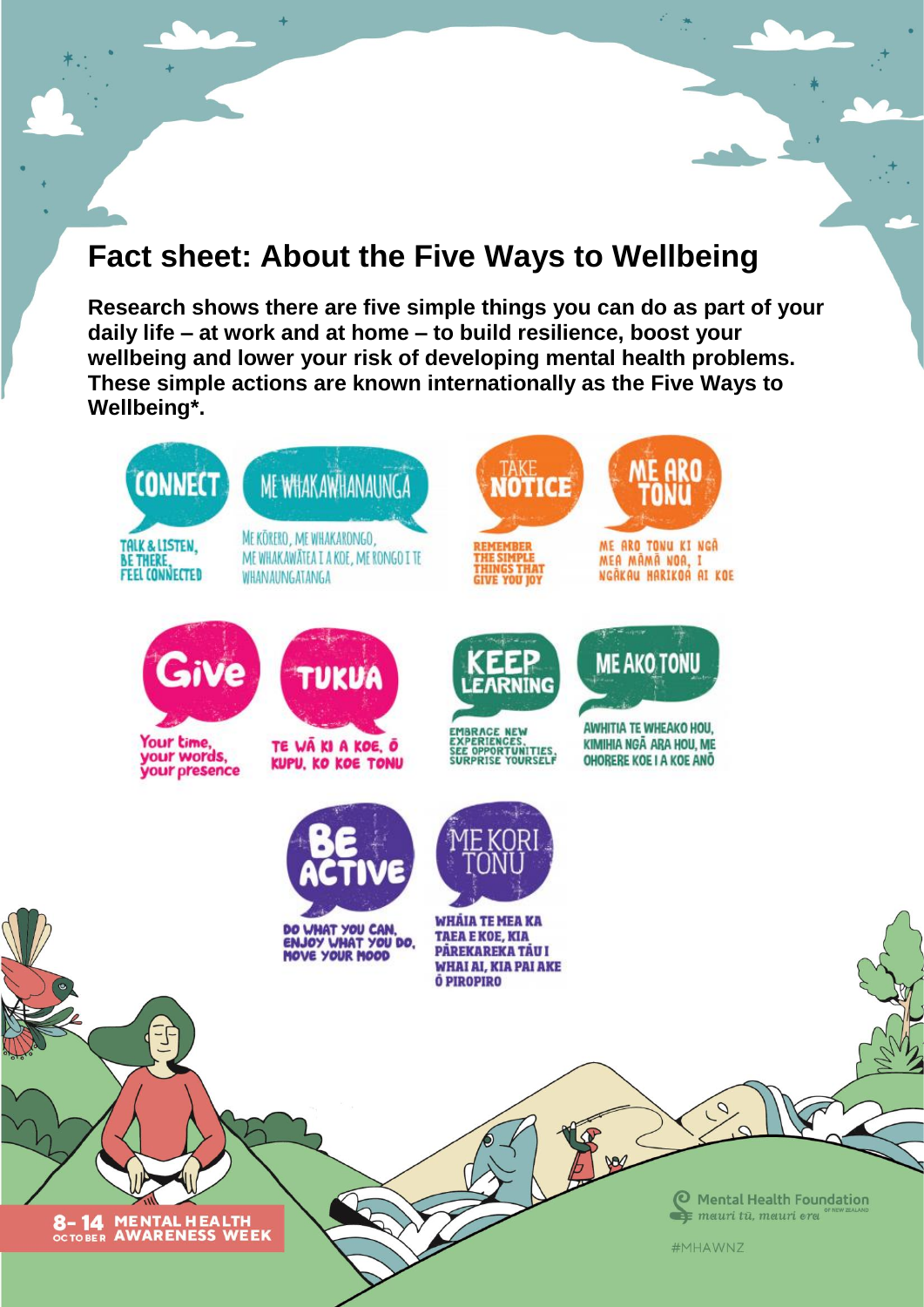The Five Ways to Wellbeing are – Connect, Be Active, Keep Learning, Give, and Take Notice. They help people take care of their mental health and wellbeing. Regularly practising the Five Ways is beneficial for everyone – whether you have a mental health problem or not.

### **Why the Five Ways work:**

#### **Connect**

Strengthening relationships with others and feeling close to and valued by others, including at work, is critical to boosting wellbeing.

#### **Be Active**

Being physically active, including at work, improves physical health and can improve mood and wellbeing and decrease stress, depression and anxiety.

### **Give**

Carrying out acts of kindness, whether small or large, can increase happiness, life satisfaction and general sense of wellbeing.

### **Take Notice**

Paying more attention to the present moment, to thoughts and feelings and to the world around, boosts our wellbeing.

### **Keep Learning**

Being curious and seeking out new experiences at work and in life more generally positively stimulates the brain.